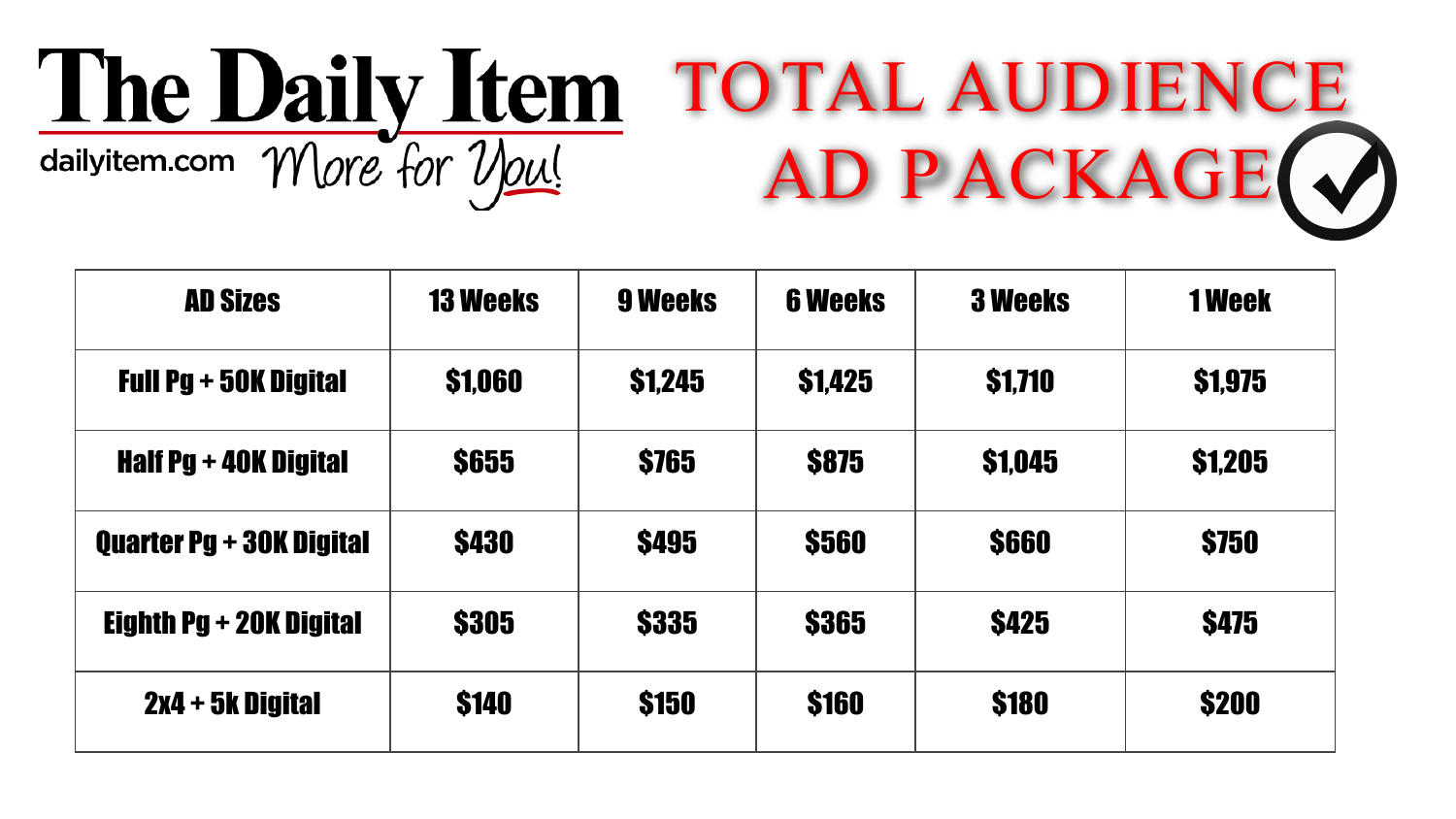# Reach MORE People More Often

The Daily Item's Total Audience Multimedia packages are the **BEST** way to reach our local area consumers. The advertiser gets an ad in two of our publications The Daily Item and The Weekly Item. As well as online.

This package is great for generating revenue in multiple areas of our business and works well for the advertiser using both REACH & FREQUENCY to get in front of their customers.

- Started the package in July 2019
- Generated \$60,000 NEW revenue
- Increased our average sale of a previous "total audience package" by almost 60%
- Sales representatives LOVE the value they can give to the client
- Color is already adjusted into the pricing for these ads